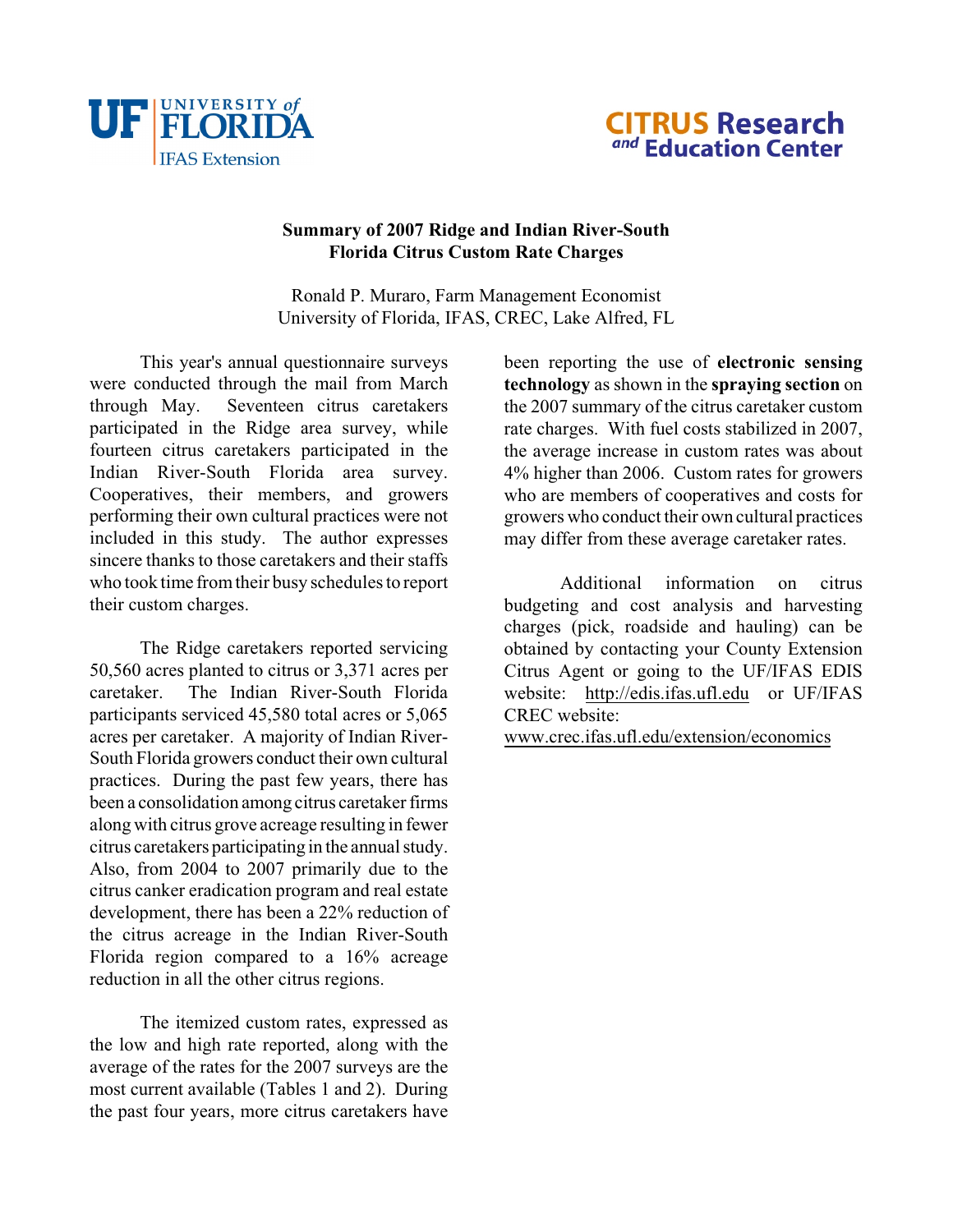| Table 1. A listing of 2007 custom rates reported by seventeen Ridge citrus caretakers |
|---------------------------------------------------------------------------------------|
|---------------------------------------------------------------------------------------|

| Grove Practice                                   | Unit | Range of Rate<br>Reported      |                               | Average<br>Rate <sup>y</sup> | Comments                          |
|--------------------------------------------------|------|--------------------------------|-------------------------------|------------------------------|-----------------------------------|
| <b>CULTIVATION AND EQUIPMENT:</b>                |      |                                |                               |                              |                                   |
| Labor                                            | Hour | $$12.50-$                      | \$17.50                       | \$14.24                      | Plus transportation               |
| Mechanic Labor                                   | Hour | $25.00 -$                      | 35.00                         | 30.04                        |                                   |
| Mechanic Labor with Truck                        | Hour | $40.00 -$                      | 60.00                         | 47.00                        |                                   |
| Rotovate                                         | Hour | $32.00 -$                      | 45.00                         | 39.58                        |                                   |
| Disc 7'                                          | Acre | $9.00 -$                       | 11.25                         | 10.09                        |                                   |
| Disc 9'-10'                                      | Hour | $34.00 -$                      | 45.00                         | 38.20                        |                                   |
| Disc 9'-10'                                      | Acre | $8.50 -$                       | 11.25                         | 10.30                        | One-way discing                   |
| Chop                                             | Acre | $10.00 -$                      | 12.25                         | 10.94                        |                                   |
| Chop                                             | Hour | $34.00 -$                      | 40.00                         | 38.00                        |                                   |
| Mow 5'-7'                                        | Hour | 35.00-                         | 45.00                         | 38.27                        |                                   |
| Mow 9'-12'                                       | Hour | $32.00 -$                      | 45.00                         | 36.18                        |                                   |
| Mow 5'-7'                                        | Acre | $9.50 -$                       | 12.25                         | 11.19                        |                                   |
| Mow 9'-12'                                       | Acre | $9.50 -$                       | 13.00                         | 11.54                        |                                   |
| Mow 15'-16'                                      | Acre | $10.50 -$                      | 15.00                         | 12.15                        |                                   |
| Herbicide <sup>z</sup> (Strip/Band--Single Boom) | Acre | $13.50-$                       | 20.00                         | 15.78                        | Plus materials; Avg. \$34.57/hour |
| Herbicide <sup>z</sup> (Strip/Band--Double Boom) | Acre | $12.50 -$                      | 18.50                         | 14.54                        | Plus materials; Avg. \$38.13/hour |
| Herbicide <sup>z</sup> (Chemical Mow)            | Acre | $6.00 -$                       | 10.00                         | 7.20                         | Plus materials                    |
| $Temik^z$                                        | Acre | 15.00-                         | 17.50                         | 16.04                        | Plus materials                    |
| Plow                                             | Hour | $\hspace{0.05cm}$              | $\overbrace{\phantom{13333}}$ | 40.00                        |                                   |
| Deviner                                          | Hour | $\overbrace{\phantom{123321}}$ |                               | 50.00                        |                                   |
| Bush Hog                                         | Hour | 32.00-                         | 46.00                         | 36.48                        | One reporting \$9.50/acre         |
| Backhoe                                          | Hour | $40.00 -$                      | 55.00                         | 46.65                        |                                   |
| Pickup Truck with Driver                         | Hour | $30.00 -$                      | 55.00                         | 36.74                        | Average miles/year/pickup: 37,100 |
| Flatbed Transport Truck with Driver              | Hour | $50.00 -$                      | 100.00                        | 73.00                        | Average miles/year: 46,961        |
| <b>Tractor with Driver</b>                       | Hour | $27.00 -$                      | 35.00                         | 32.35                        |                                   |
| Water/Supply Truck                               | Hour | $28.50 -$                      | 43.50                         | 35.68                        |                                   |
| <b>ATV</b> with Driver                           | Hour | $22.50 -$                      | 33.50                         | 25.71                        |                                   |

## SPRAYING:2

| SPRAYING:                                          |      | PTO AIR BLAST SPRAYER                                                         |                                              |       |                          |                                                                                                       |       |         |
|----------------------------------------------------|------|-------------------------------------------------------------------------------|----------------------------------------------|-------|--------------------------|-------------------------------------------------------------------------------------------------------|-------|---------|
|                                                    |      |                                                                               | 1,000 Gallon Tank with<br>Electronic Sensing |       |                          | 1,000 Gallon Tank without<br>Electronic Sensing                                                       |       |         |
|                                                    |      | Low                                                                           | High                                         |       | Average                  | Low                                                                                                   | High  | Average |
| 500 GPA                                            | Acre | \$.<br>$\overline{\phantom{a}}$                                               | $s =$                                        | $s =$ |                          | $32.00 -$                                                                                             | 37.00 | 35.00   |
| 250 GPA                                            | Acre | $28.00 -$                                                                     | 35.00                                        |       | 31.50                    | $27.00 -$                                                                                             | 35.00 | 30.93   |
| 125 GPA                                            | Acre | $25.00 -$                                                                     | 33.00                                        |       | 28.77                    | $24.00 -$                                                                                             | 32.50 | 28.84   |
| 100 GPA                                            | Acre | $23.00 -$                                                                     | 25.00                                        |       | 24.35                    | $23.00 -$                                                                                             | 30.00 | 24.44   |
| Aerial (Bell-47 Helicopter)                        |      | \$12.50 (a) 5 GPA; \$18.00 (a) 10 GPA; \$22.00 (a) 15 GPA; \$25.00 (a) 20 GPA |                                              |       |                          |                                                                                                       |       |         |
| <b>FERTILIZE AND SOIL AMENDMENTS:</b> <sup>2</sup> |      |                                                                               |                                              |       |                          |                                                                                                       |       |         |
| Inject Liquid Fertilizer into Irrigation System    | Hour | $$35.00-$                                                                     | \$40.00                                      |       | \$38.34 Truck plus labor |                                                                                                       |       |         |
| Inject Liquid Fertilizer into Irrigation System    | Acre | $1.50-$                                                                       | 3.50                                         | 2.47  |                          | One reporting \$100/irrigation injection hookup                                                       |       |         |
| Dry (Bulk)                                         | Acre | $8.00 -$                                                                      | 12.00                                        | 9.71  |                          | Average with electronic sensing: \$12.00/acre                                                         |       |         |
| Lime or Dolomite                                   | Acre | $8.00 -$                                                                      | 12.00                                        | 9.51  |                          |                                                                                                       |       |         |
| Lime or Dolomite                                   | Ton  | $8.00 -$                                                                      | 10.00                                        | 8.96  |                          |                                                                                                       |       |         |
| Fertilize Young Trees: <sup>2</sup><br>Hand Spread | Hour | $12.50 -$                                                                     | 17.50                                        | 14.24 |                          | Plus transportation and materials                                                                     |       |         |
| Fert. Spreader                                     | Hour | $25.00 -$                                                                     | 40.00                                        |       |                          | 33.34 Plus materials; Average \$9.17/acre                                                             |       |         |
| Airblast Spreader with Gator for Resets            |      | \$30.00/hour; \$3.00/acre                                                     |                                              |       |                          |                                                                                                       |       |         |
| IRRIGATION:                                        |      |                                                                               |                                              |       |                          |                                                                                                       |       |         |
| Microsprinkler                                     | Hour | $25.00 -$                                                                     | 40.00                                        |       |                          | 33.40 Start/stop and supervision; truck and driver                                                    |       |         |
| $\sqrt{m}$                                         |      | $\sim$ $\sim$                                                                 | 22.5                                         |       |                          | $\alpha \in \pi$ and $\alpha$ is the contract of the contract of $\alpha$ is the contract of $\alpha$ |       |         |

ATV with Driver Hour 22.50- 33.50 25.71 Check/repair microsprinkler irrigation system-plus materials Ring Young Trees: Hand Labor Hour 12.50- 17.50 14.24 Plus transportation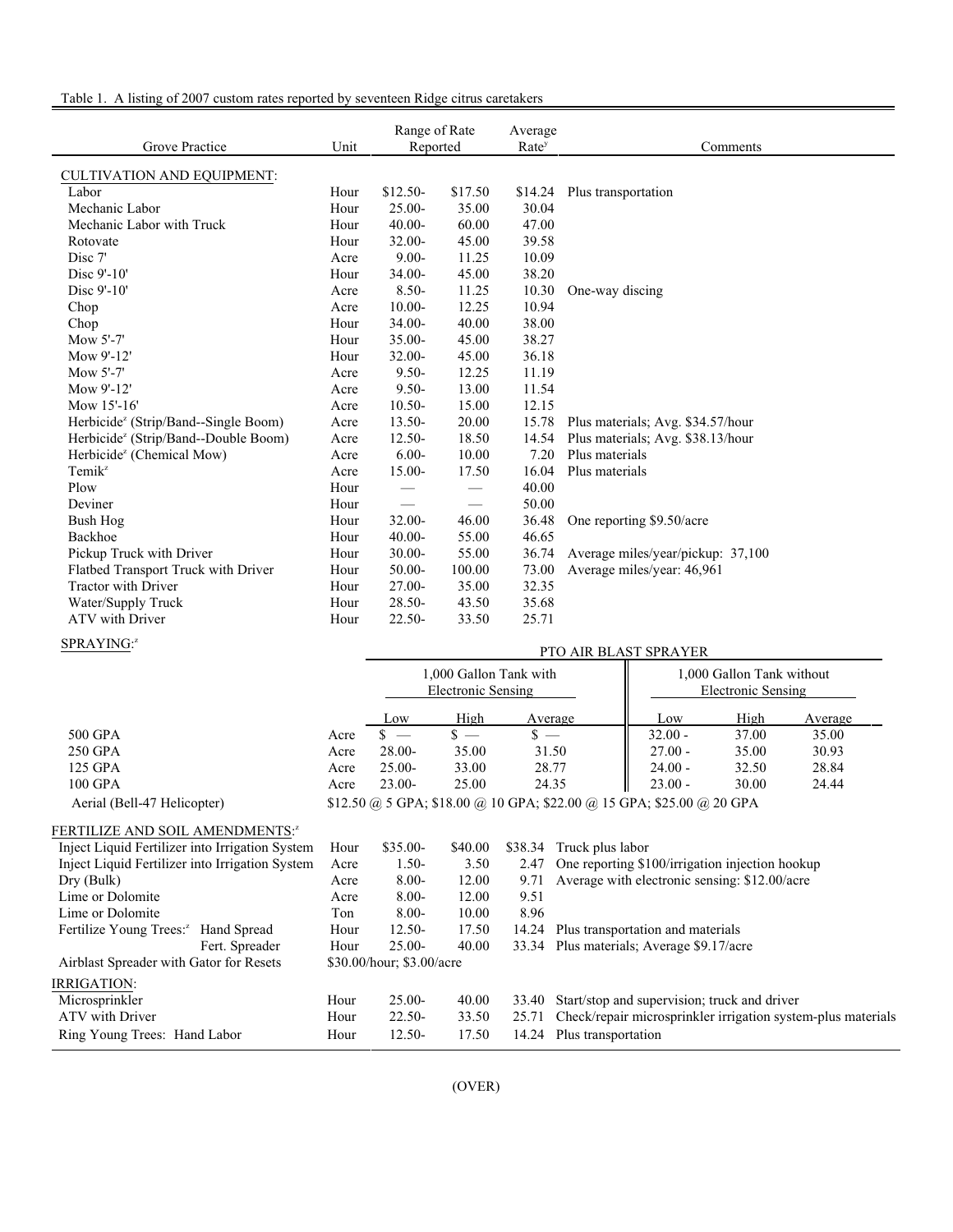| Table 1. A listing of 2007 custom rates reported by seventeen Ridge citrus caretakers (cont'd.) |  |  |  |
|-------------------------------------------------------------------------------------------------|--|--|--|
|-------------------------------------------------------------------------------------------------|--|--|--|

| Grove Practice                                                                                                                                                      | Unit                                       | Range of Rate<br>Reported    |                                                                     | Average<br>Rate <sup>y</sup>       | Comments                                                                                             |
|---------------------------------------------------------------------------------------------------------------------------------------------------------------------|--------------------------------------------|------------------------------|---------------------------------------------------------------------|------------------------------------|------------------------------------------------------------------------------------------------------|
| <b>REMOVING TREES:</b>                                                                                                                                              |                                            |                              |                                                                     |                                    |                                                                                                      |
| Tree Shearing (Cutting Tree at Ground Level)<br>Front-end Loader<br>Bulldozer<br>Front-end Loader with Tree Spade                                                   | Hour<br>Hour<br>Hour<br>Hour               | \$55.00-<br>55.00-<br>50.00- | \$75.00<br>76.50<br>60.00                                           | \$66.00<br>63.55<br>58.75<br>65.00 | Avg.: \$10/tree; Avg. trees sheared: 5 to 15 trees/hour<br>Average trees removed: 5 to 15 trees/hour |
| PRUNING:                                                                                                                                                            |                                            |                              |                                                                     |                                    |                                                                                                      |
| Limb Lifter/Tree Skirt Trimmer (Double<br>Sided)                                                                                                                    | Hour                                       |                              |                                                                     |                                    | 210.00 Cover 6-12 acres one pass                                                                     |
| Hedging:<br>Single Side (Tractor Mounted)                                                                                                                           | Hour                                       |                              |                                                                     | 77.00                              |                                                                                                      |
| Double Side (Self Propelled)                                                                                                                                        | Acre                                       |                              |                                                                     | 30.00                              |                                                                                                      |
| Double Side (Self Propelled) <sup>x</sup>                                                                                                                           | Hour                                       |                              |                                                                     | 375.00                             | Cover 10-25 acres/hour depending on wood size                                                        |
| Double Side (Self Propelled) <sup>x</sup>                                                                                                                           | Hour                                       | 242.00-                      | 295.00                                                              | 268.00                             | Cover 4-12 acres/hour depending on wood size                                                         |
| Topping:                                                                                                                                                            |                                            |                              |                                                                     |                                    |                                                                                                      |
| <b>Tractor Pulled</b>                                                                                                                                               | Hour                                       |                              |                                                                     | 105.00                             |                                                                                                      |
| Self Propelled                                                                                                                                                      | Hour                                       |                              |                                                                     | 410.00                             | Cover 5-10 acres/hr (Roof Top); 5-20 acres/hr (Flat Top)                                             |
| Self Propelled                                                                                                                                                      | Hour                                       | 250.00-                      | 315.00                                                              | 286.25                             |                                                                                                      |
| Removing Brush:                                                                                                                                                     |                                            |                              |                                                                     |                                    |                                                                                                      |
| Haul Brush out of Grove                                                                                                                                             | Hour                                       | $40.00 -$                    | 55.00                                                               | 47.50                              | Tractor-trailer/truck; plus 2 people                                                                 |
| Front-end Loader (Push Brush)                                                                                                                                       | Hour                                       | 55.00-                       | 75.00                                                               | 62.50                              | 2-10 acres/hour                                                                                      |
| Chop/Mow Brush                                                                                                                                                      | Hour                                       | 35.00-                       | 50.00                                                               | 40.48                              | 3-6 acres/hour; \$9.50/acre                                                                          |
| COLD PROTECTION:                                                                                                                                                    |                                            |                              |                                                                     |                                    |                                                                                                      |
| Annual Maintenance Cost for Wraps                                                                                                                                   | Tree                                       |                              | $\overbrace{\phantom{aaaaa}}$                                       | \$0.35                             |                                                                                                      |
| Install Wraps                                                                                                                                                       | Each                                       | $0.35 -$                     | 0.50                                                                | 0.41                               |                                                                                                      |
| <b>OTHER CUSTOM RATES:</b>                                                                                                                                          |                                            |                              |                                                                     |                                    |                                                                                                      |
| <b>Plant Resets</b>                                                                                                                                                 | Per Tree                                   | $$2.00-$                     | \$3.00                                                              | \$2.32                             | Stake, plant and first watering                                                                      |
| Solid Set Planting                                                                                                                                                  | Per Tree                                   | $1.15 -$                     | 2.10                                                                | 1.45                               | Stake, plant and first watering                                                                      |
| Travel/Setup Charge                                                                                                                                                 | Hour                                       | $42.00 -$                    | 50.00                                                               | 45.67                              | One reporting \$100 up to 20 miles                                                                   |
| Grove Management Charge/Month:                                                                                                                                      |                                            |                              |                                                                     |                                    |                                                                                                      |
| <b>Supervising Grove Care Operations</b>                                                                                                                            | Acre                                       | $2.00 -$                     | 4.20                                                                | 2.97                               | In addition to caretaking charges; One reporting 6% of                                               |
| <b>Supervising Grove Care Operations</b>                                                                                                                            | Acre/Year                                  |                              | $\overbrace{\phantom{13333}}$                                       | 50.00                              | Average for those reporting \equipment labor charge                                                  |
| Handling Fruit Marketing                                                                                                                                            | Box                                        | $0.05 -$                     | 0.30                                                                | 0.15                               |                                                                                                      |
| Supervising/Handling Chemicals/Fertilizer                                                                                                                           | 10% to 25% of materials cost; Average: 18% |                              |                                                                     |                                    |                                                                                                      |
| Charge for personnel to oversee harvesting<br>operations and coordinate harvest in<br>different blocks/groves and keeping of<br>harvesting labor compliance record. | $10$ ¢/box to 20¢/box; average $15$ ¢/box  |                              |                                                                     |                                    | Note: One reporting adding a 10% fuel surcharge on all<br>billed equipment charges.                  |
| Consulting                                                                                                                                                          | Financial Analysis Prospectus - \$300/hr   |                              | Cultural Management/Horticultural Evaluation - \$100/hr to \$300/hr |                                    |                                                                                                      |
| Total Reported Acreage Provided Grove<br>Service to:                                                                                                                | Acre                                       | $900 -$                      | 17,000                                                              | 3,371                              | Total acres reporting: 50,560                                                                        |

<sup>z</sup> Plus materials. Caretakers reporting rates include labor, tractor and sprayer; supply truck included by most caretakers.

<sup>y</sup> Calculated by dividing the total number of caretakers reporting a grove practice rate into the sum reported. Unless otherwise stated, labor included with all charges.

<sup>x</sup>Low acres is for 2 years regrowth hedging; high acres is for annual maintenance hedging.

Source: Ronald P. Muraro, Extension Farm Management Economist, Lake Alfred CREC, September 2007.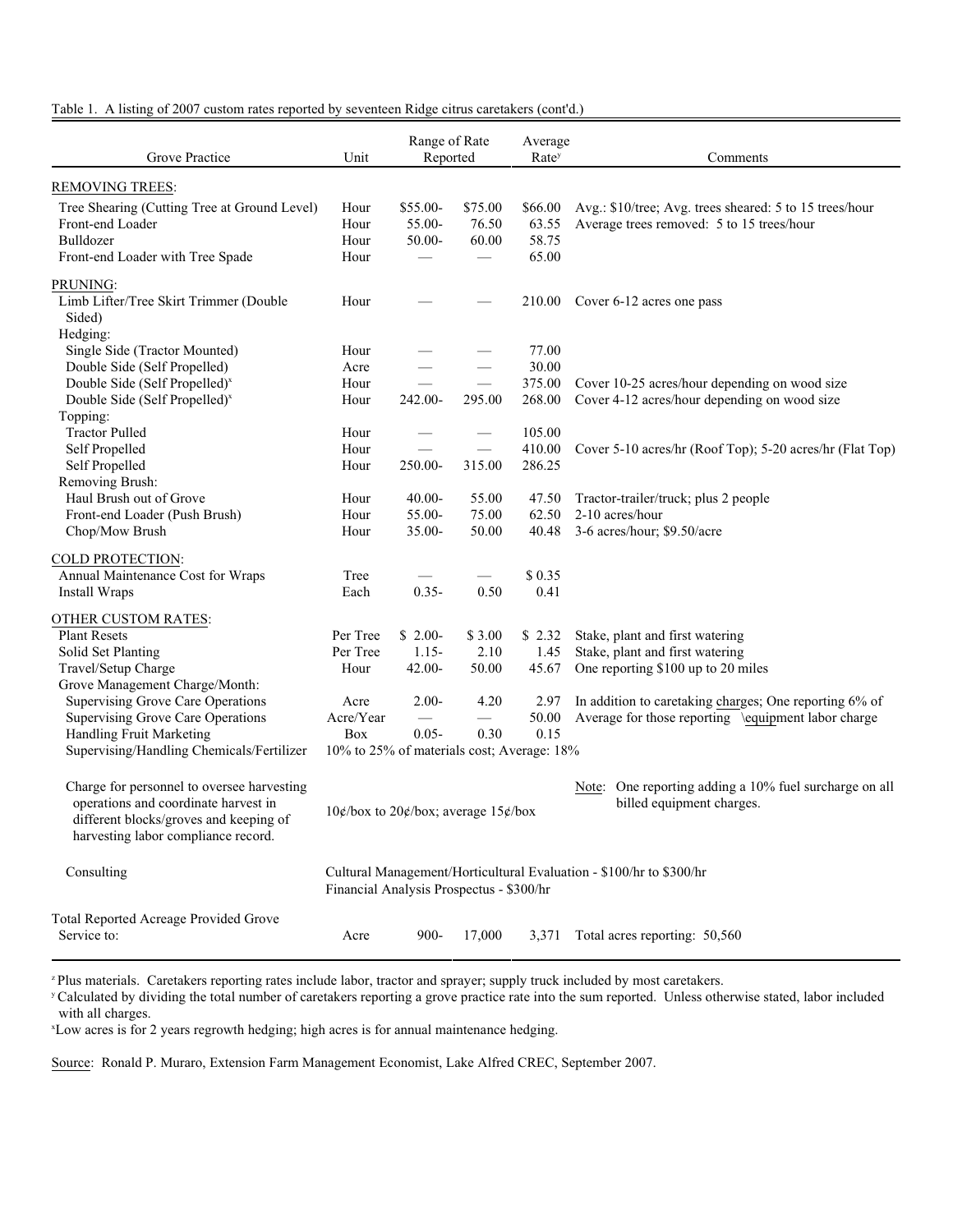|  | Table 2. A listing of 2007 custom rates reported by fourteen Indian River and South Florida citrus caretakers |
|--|---------------------------------------------------------------------------------------------------------------|
|--|---------------------------------------------------------------------------------------------------------------|

| Grove Practice                                  | Unit |                 | Range of Rate<br>Average<br>Reported<br>Rate <sup>y</sup> |       | Comments                                                            |
|-------------------------------------------------|------|-----------------|-----------------------------------------------------------|-------|---------------------------------------------------------------------|
| <b>CULTIVATION AND EQUIPMENT:</b>               |      |                 |                                                           |       |                                                                     |
| Labor                                           | Hour | $$12.50-$       | \$22.00                                                   |       | \$16.43 Plus transportation and equipment                           |
| Mechanic Labor                                  | Hour | $35.00 -$       | 55.00                                                     |       | 45.31 Labor and service truck                                       |
| Rotovate                                        | Hour | $40.00 -$       | 50.00                                                     | 43.05 |                                                                     |
| Disc 7-8'                                       | Hour | $35.00 -$       | 41.00                                                     | 39.00 |                                                                     |
| Disc 10-12'                                     | Hour | $32.00 -$       | 50.00                                                     |       | 40.30 One reporting \$13.50/hour                                    |
| Mow: 7-8'                                       | Hour | $36.50 -$       | 46.00                                                     | 40.98 |                                                                     |
| $9 - 10'$                                       | Hour | $36.50 -$       | 48.00                                                     | 40.63 |                                                                     |
| $9 - 10'$                                       | Acre | $9.50 -$        | 13.50                                                     | 11.00 |                                                                     |
| $15 - 16'$                                      | Hour | $37.50 -$       | 50.00                                                     |       | 45.61 \$13.50/acre                                                  |
| V-Mower                                         | Hour | $40.00 -$       | 50.00                                                     |       | 45.00 \$9.00/acre                                                   |
| Herbicide <sup>z</sup> (Strip/Band-Single Boom) | Hour | $35.00 -$       | 55.00                                                     |       | 42.69 Plus materials; \$14.08/acre                                  |
| Herbicide <sup>z</sup> (Strip/Band–Single Boom) | Acre | $12.00 -$       | 15.00                                                     |       | 13.71 Plus materials                                                |
| Herbicide <sup>z</sup> (Strip/Band-Double Boom) | Acre | 13.00-          | 15.50                                                     |       | 14.13 Plus materials                                                |
| Herbicide <sup>z</sup> (Chemical Mow)           | Acre | $3.00 -$        | 6.00                                                      |       | 3.79 Plus materials                                                 |
| Temik <sup>z</sup>                              | Acre | $14.00 -$       | 17.25                                                     |       | 15.56 Plus materials                                                |
| Plow                                            | Hour | 38.00-          | 45.00                                                     | 41.00 |                                                                     |
| V-Plow                                          | Hour | $\qquad \qquad$ | $\overbrace{\phantom{aaaaa}}$                             | 45.00 |                                                                     |
| Backhoe                                         | Hour | $47.50 -$       | 58.00                                                     | 51.68 |                                                                     |
| Bush Hog                                        | Hour | 38.00-          | 46.00                                                     | 41.35 |                                                                     |
| Middle Buster                                   | Hour | $40.00 -$       | 42.00                                                     |       | 40.89 With tractor and driver                                       |
| Mound Builder                                   | Hour | $40.00 -$       | 50.00                                                     |       | 44.00 With tractor and driver                                       |
| Grader Blade                                    | Hour | $36.00 -$       | 45.00                                                     |       | 39.94 Tractor/blade and driver                                      |
| Water Truck with Driver                         | Hour | 37.50           | 45.00                                                     | 40.08 |                                                                     |
| Pickup Truck with Driver                        | Hour | 34.00-          | 50.00                                                     |       | 38.91 Average miles traveled per year: Pick-up truck – 22,500 miles |
| Flatbed/Transport Truck with Driver             | Hour | $60.00 -$       | 72.00                                                     |       | 65.50 One reporting \$100/trip                                      |
| <b>Tractor with Driver</b>                      | Hour | $32.00 -$       | 42.00                                                     | 36.11 |                                                                     |
| <b>ATV</b> with Driver                          | Hour | 21.00-          | 29.00                                                     | 24.21 |                                                                     |

Ξ

| SPRAYING: <sup>2</sup>                                   |                                                                            | <b>PTO AIR BLAST SPRAYER</b> |       |                                              |                                                |         |  |
|----------------------------------------------------------|----------------------------------------------------------------------------|------------------------------|-------|----------------------------------------------|------------------------------------------------|---------|--|
|                                                          |                                                                            |                              |       | 1,000 Gallon Tank<br>with Electronic Sensing | 500 Gallon Tank                                |         |  |
|                                                          |                                                                            | Low                          |       | High                                         | Average                                        | Average |  |
| 500 GPA                                                  | Acre                                                                       | \$38.00-                     |       | \$45.00                                      | \$41.38                                        | \$40.23 |  |
| 250 GPA                                                  | Acre                                                                       | $32.00 -$                    |       | 38.75                                        | 36.19                                          | 32.86   |  |
| 125 GPA                                                  | Acre                                                                       | $27.00 -$                    |       | 34.00                                        | 31.01                                          | 28.13   |  |
| 100 GPA                                                  | Acre                                                                       |                              |       |                                              | 22.84                                          |         |  |
| Curtec $(25 \text{ GPA}$ to 30 GPA)                      | Acre                                                                       |                              |       |                                              | 28.00                                          |         |  |
| Aerial<br>Fixed Wing: $$8.25/acre$ @ 15 gallons per acre |                                                                            |                              |       |                                              |                                                |         |  |
|                                                          | Hand Sprayer (500 gallon tank) with tractor and 2 workers $-$ \$45.00/hour |                              |       |                                              |                                                |         |  |
| <b>FERTILIZING:</b> <sup>2</sup>                         |                                                                            |                              |       |                                              |                                                |         |  |
| Inject Liquid Fertilizer into Irrigation System Hour     |                                                                            | $35.00-$                     | 40.00 | 38.17                                        | Tractor with irrigation pump                   |         |  |
| Dry (Bulk)                                               | Acre                                                                       | $7.50-$                      | 10.50 | 8.89                                         | Plus materials                                 |         |  |
| Dry (Bulk) VRT Spreader - Electronic Sensor              |                                                                            | \$8.00/acre; \$155.00/hour   |       |                                              | Plus materials                                 |         |  |
| Lime or Dolomite                                         | Acre                                                                       | $7.50-$                      | 10.50 | 9.11                                         | Plus materials                                 |         |  |
| Hand Spread<br>Fertilize Young Trees: <sup>2</sup>       | Hour                                                                       | $12.50-$                     | 22.00 | 16.43                                        | Plus transportation and materials; $15¢$ /tree |         |  |
| Hand Spread                                              | One reporting \$97.00/hour (2 gators and 3 people) plus materials          |                              |       |                                              |                                                |         |  |

Fert. Spreader Average: \$8.54/acre; \$32.00/hour Plus materials